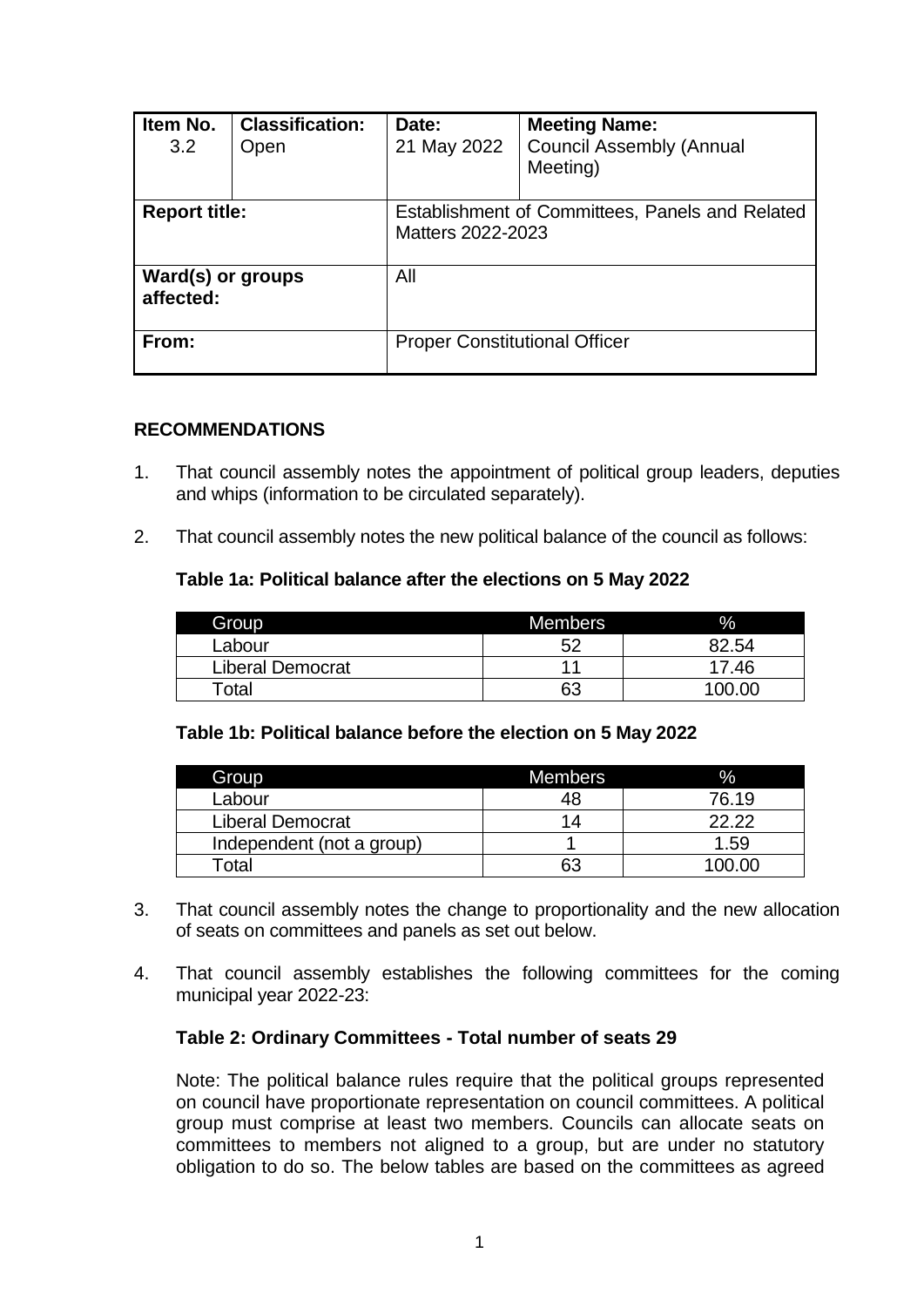by council assembly on 24 May 2021. The allocations prior to the borough wide elections on 5 May 2022 are shown in brackets.

| <b>Committee</b>           | Total | Lab   | Lib Dem |
|----------------------------|-------|-------|---------|
| Committee 1                | 7(7)  | 6(6)  | 1(1)    |
| Appointments               |       |       |         |
| Committee                  |       |       |         |
| Committee 2                | 8(8)  | 7 (6) |         |
| <b>Planning Committee</b>  |       |       |         |
| Committee 3                | 7(7)  | 5(5)  | 2(2)    |
| Audit, Governance and      |       |       |         |
| <b>Standards Committee</b> |       |       |         |
| Committee 4                | 7(7)  | 6(6)  |         |
| <b>Corporate Parenting</b> |       |       |         |
| Committee                  |       |       |         |
| Total                      |       |       |         |

# **Table 3: Other committees - Total number of seats 26**

| Committee             | Total   | Lab    | Lib Dem |
|-----------------------|---------|--------|---------|
| Overview and Scrutiny | 11(11)  | 9(8)   | 2(3)    |
| Committee             |         |        |         |
| Licensing Committee   | 15(15)  | 12(12) | 3(3)    |
| <b>Total</b>          | 26 (26) |        | 5(6)    |

#### **Table 4: Multi-ward areas**

| . . | North-west   |
|-----|--------------|
| 2.  | North-east   |
| 3.  | West-central |
| -4. | East-central |
| 5.  | South        |

Note: The composition of multi-ward areas is set out in Article 8 of the constitution (see paragraph 42 of this report).

#### **Health and wellbeing board**

- 5. That the health and wellbeing board be established as a committee of the council under the Health and Social Care Act 2012 with the membership set out in paragraph 39 of the report.
- 6. That it be noted that the leader of the council nominates the local authority membership. In accordance with committee procedure rules, the leader chairs the board.

# **Appointment of chairs and vice chairs**

7. That council assembly considers whether it wishes to appoint chairs and vice chairs for the following committees: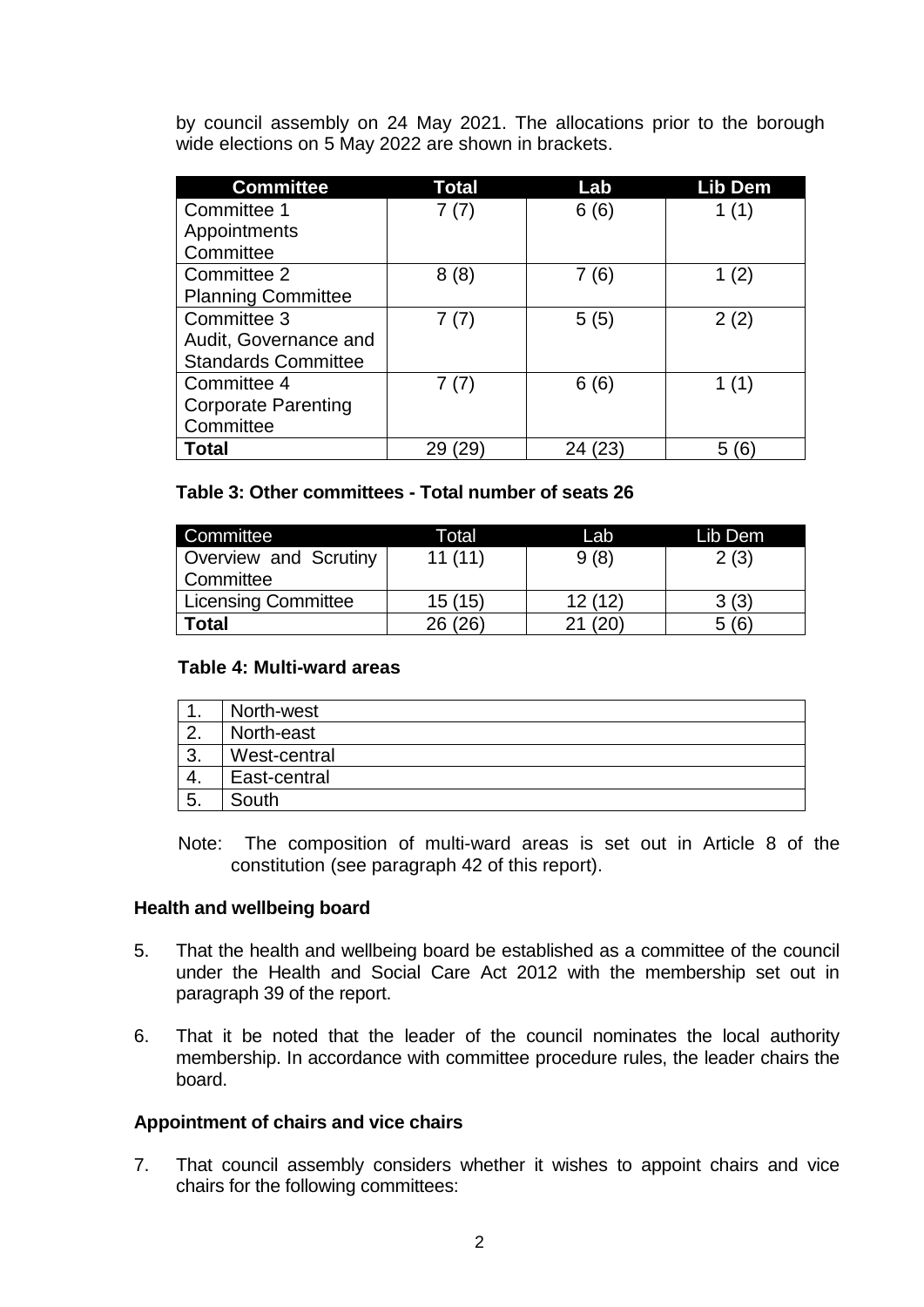# **Committees**

- Appointments committee
- Planning committee
- Audit, governance and standards committee
- Corporate parenting committee [see note 1 below]
- Overview and scrutiny committee
- Licensing committee

Notes:

- 1. In 2021-22, the cabinet member responsible for children's services chaired the corporate parenting committee. Council assembly is asked to formally approve this appointment in 2022-23.
- 2. All outstanding appointments will be referred to the first meeting of the respective committee in the 2022-23 municipal year.

# **Appointment of community champions**

8. That council assembly appoint community champions for the following multi-ward areas:

# **Multi-ward areas**

- North-west
- North-east
- West-central
- East-central
- South

# **Establishment of the council's panels**

9. That council assembly establishes the following council panels (see paragraph 53):

# **Table 5: Panels - Total number of seats 16**

| Panel                          | Total      | Lab  | Lib Dem |
|--------------------------------|------------|------|---------|
| Council assembly               | 4(4)       | 3(3) | 1(1)    |
| business panel                 |            |      |         |
| <b>Constitutional steering</b> | 4(4)       | 3(3) | 1 $(1)$ |
| panel                          |            |      |         |
| Pensions advisory              | 3(3)       | 2(2) | 1 (1)   |
| panel                          |            |      |         |
| <b>Voluntary bodies</b>        | 5(5)       | 4(4) | 1(1)    |
| appointments panel             |            |      |         |
| <b>Total</b>                   | (16)<br>16 |      |         |

Note: This table is based on the panels established in 2021-22.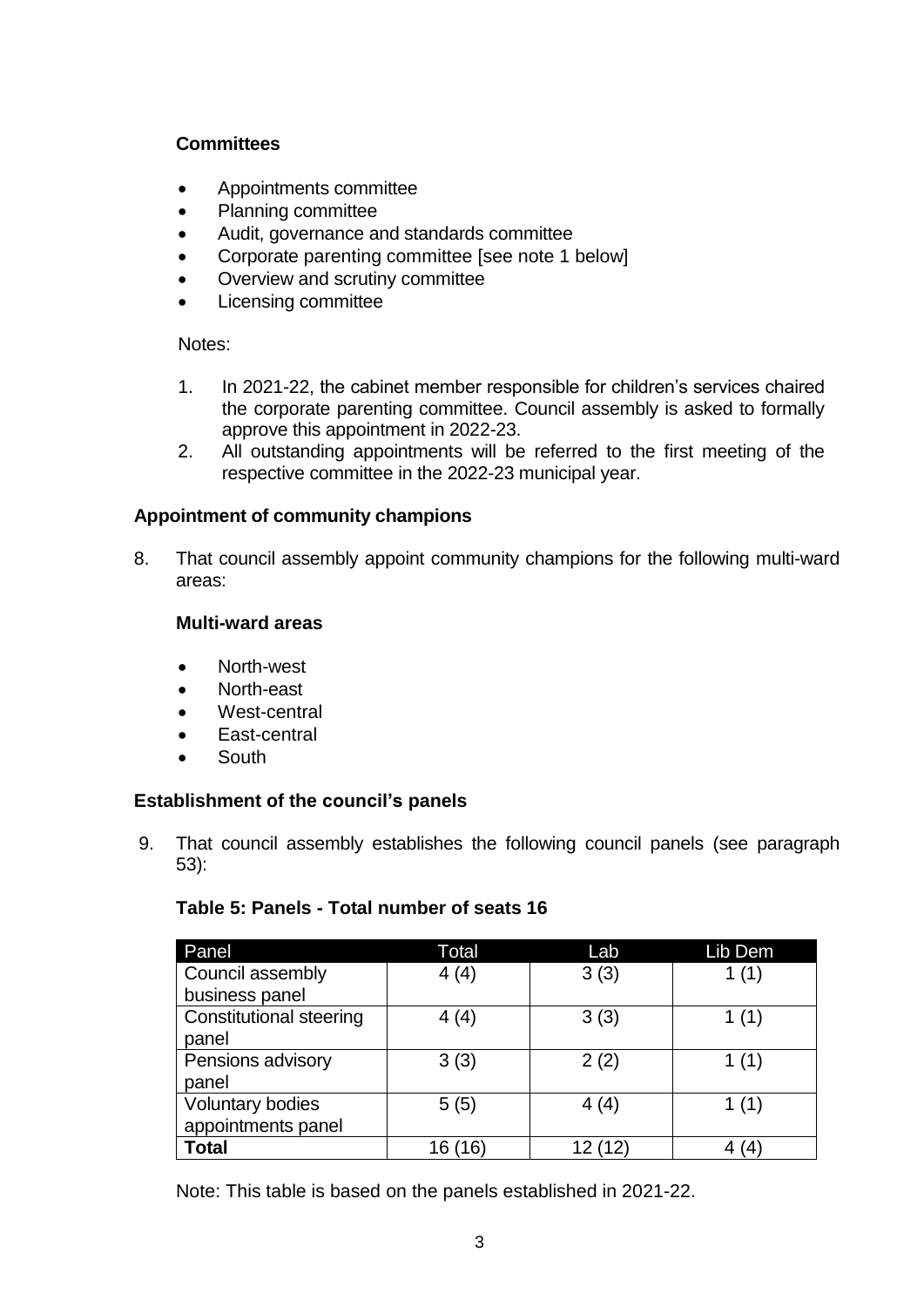# **Appointments of chair to constitutional steering panel and voluntary bodies appointments panel**

10. That council assembly appoints a chair to the following panels:

- Constitutional steering panel [see note 1 below]
- Voluntary bodies appointments panel.

Notes:

- 1. The group whip of the majority group chaired the constitutional steering panel in 2021-22. Council assembly is asked to formally approve this appointment in 2022-23.
- 2. That it be noted that the Mayor chairs the council assembly business panel.

# **Urgency committee**

11. That the role of the urgency committee between a municipal election and the annual meeting of council assembly, as agreed by council assembly on 26 March 2014, be noted as set out in paragraphs 55 and 56.

# **Appointments to Local Government Association (LGA) General Assembly**

12. That council assembly appoints up to three representatives and allocates the seven votes to representatives to attend the LGA General Assembly (see paragraphs 55 and 56).

#### **Other appointments to joint committees/outside bodies**

13. That council assembly notes the cabinet and other committees will make appointments to all other outside committees and bodies for the municipal year 2022-23 as required by part 3Q of the constitution.

# **BACKGROUND INFORMATION**

14. The constitution is updated as and when changes are required. The recommendations in this report are based on the current constitution and previous decisions of the council.

# **KEY ISSUES FOR CONSIDERATION**

# **Proportionality – the legal position**

15. The size and composition of the council's regulatory and other committees are established in accordance with the number of seats each political group has on the council as a whole – this is known as "proportionality".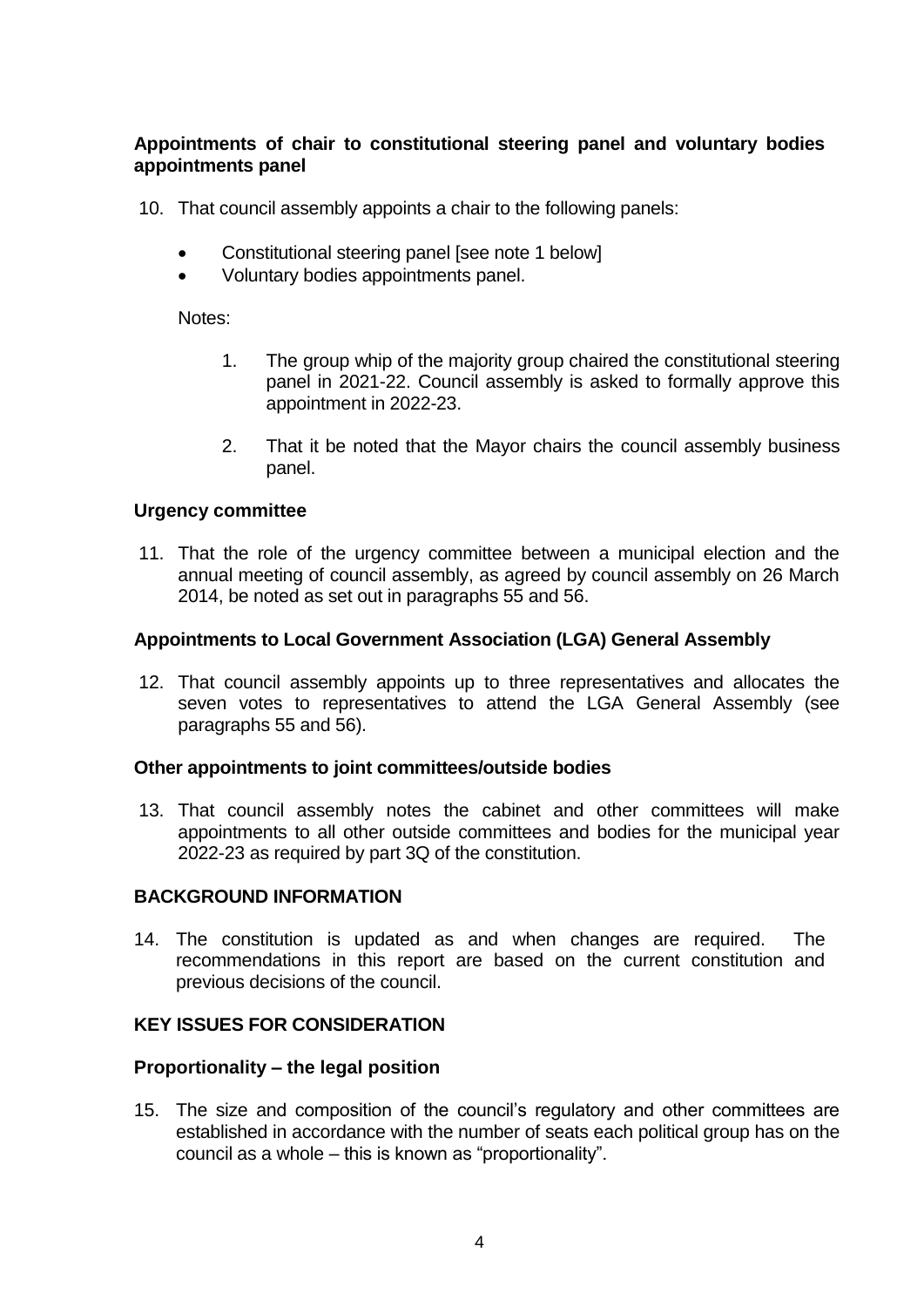- 16. The Local Government and Housing Act 1989 covers the allocation of seats to political groups. It makes no provision for single independent councillors so they do not form part of the proportionality considerations. The political balance rules require the council to ensure that the political groups represented on council have proportionate representation on the committees of the council. Political groups have to constitute two or more members and be actively constituted as a group in accordance with the above regulations.
- 17. Seats on committees and sub-committees must be allocated in accordance with the four principles of proportionality contained in sections 15, 16 and 17 of the Local Government and Housing Act 1989. There is a duty to give effect to the following principles, as far as is reasonably practicable:
	- (i) That not all the seats on a committee or sub-committee are allocated to the same political group
	- (ii) That the majority group must have the majority of seats on each committee or sub-committee
		- Note: As the Labour Group has an overall majority on the council, this principle has been applied.
	- (iii) Subject to (i) and (ii) above, it must be ensured that the proportion of each political group's seats of the total number of seats on "ordinary committees" reflects, as closely as possible, their proportion of seats on full council.

Notes:

- 1. The ordinary committees are: appointments; planning; audit, governance and standards; corporate parenting (see also paragraphs 19 to 22).
- 2. The licensing committee is appointed under the Licensing Act 2003, the overview and scrutiny committee is appointed under section 9F of the Local Government Act 2000 and the health and wellbeing board is appointed under the Health and Social Care Act 2012 and is to be treated as if appointed under section 102 of the Local Government Act 1972 (subject to modifications of the effect of section 102 made by the Secretary of State). None of the aforementioned committees is treated as an ordinary committee.
- (iv) Subject to (i) to (iii) above, the proportion of each political group's seats on each committee and sub-committee reflects as closely as possible their proportion of seats on full council.
	- Note: This rule applies to all committees, sub-committees and joint committees, except for the licensing committee.
- 18. Council assembly can agree an allocation that is disproportionate, provided no member votes against this.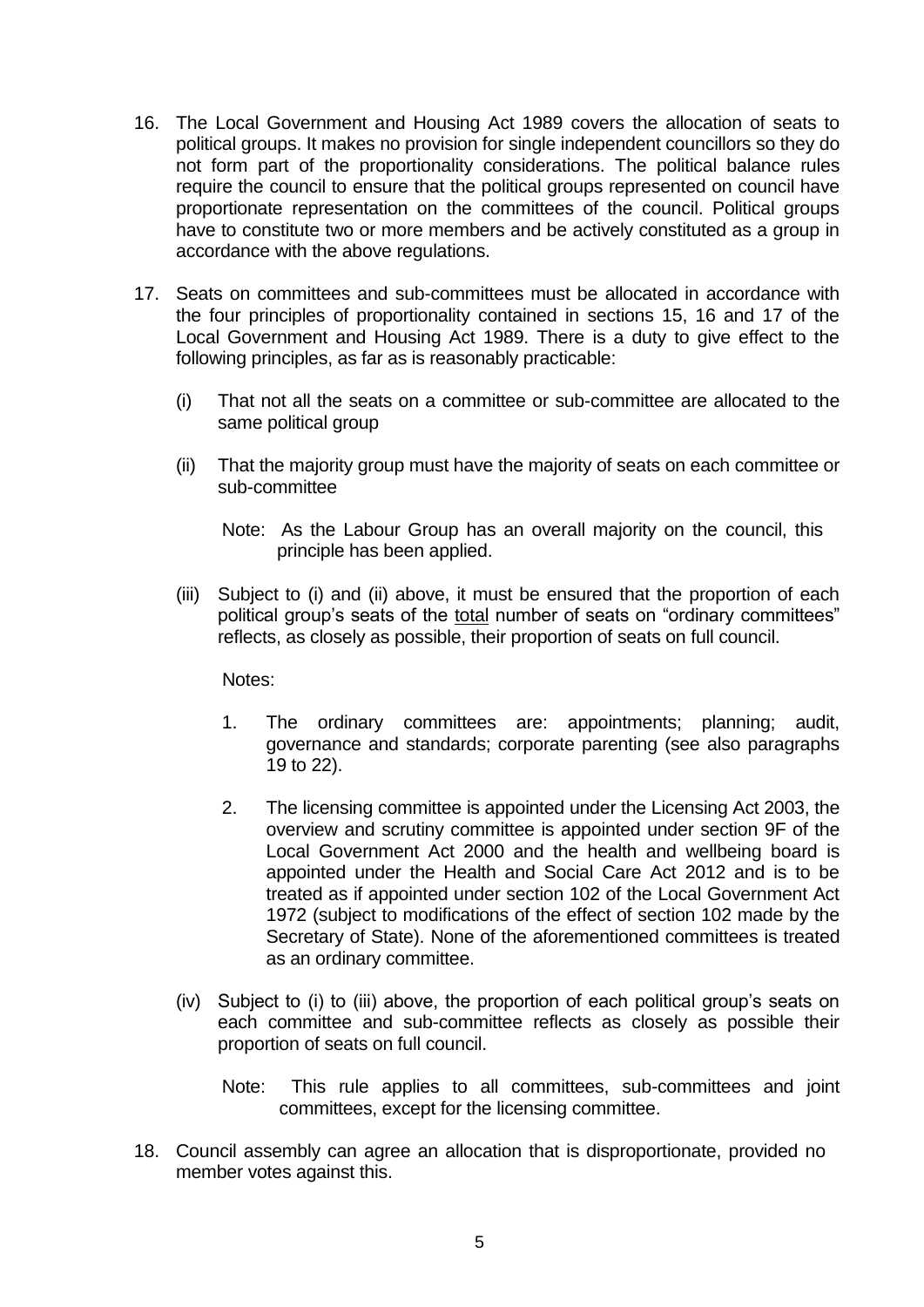# **Appointments to seats**

19. Section 16(1) of the Local Government and Housing Act 1989 provides that it is the duty of an authority or committee to exercise its power to make appointments in such a way as to give effect "to such wishes about who is to be appointed to the seats on that body which are allocated to a particular political group as are expressed by that group".

# **Ordinary committees**

- 20. The regulatory and other committees are the "ordinary committees" of the council. In 202-21 the annual meeting established the following:
	- Appointments committee
	- Planning committee
	- Audit, governance and standards committee
	- Corporate parenting committee.
- 21. The proportionality is based on the total number of seats compared to the overall allocation of seats each political group has on the council. As the Labour Group has an overall majority on the council, it has been allocated a majority on each committee.
- 22. Council assembly is exercising a matter reserved to it in Part 3A (4) of the constitution to establish committees. It is for council assembly to agree the committees it wishes to establish, to set the total number of seats and allocate them to the committees numbered 1 to 4 in the Table 2 in paragraph 4 above.

# **Appointments committee**

- 23. The appointments committee determines appointments to posts of chief officers, chief finance officer and monitoring officer and also acts as a panel for the purpose of advising council assembly on matters relating to the dismissal of the head of paid service, the chief finance officer or the monitoring officer as prescribed by the Local Authorities (Standing Orders) (England) Regulations 2001 (as amended).
- 24. At least one member of the cabinet shall serve on the appointments committee.

# **Audit, governance and standards committee**

- 25. The audit, governance and standards committee provides independent assurance of the adequacy of the council's governance arrangements, independent scrutiny of the council's financial and non-financial performance, has oversight of the financial reporting process of the council and ensures that its members and co-opted members maintain high standards of conduct and requires such authorities to adopt a code of conduct for their members.
- 26. The Chartered Institute of Public Finance and Accountancy (CIPFA's) guidance (Audit Committees Practical Guidance for Local Authorities, 2005) states that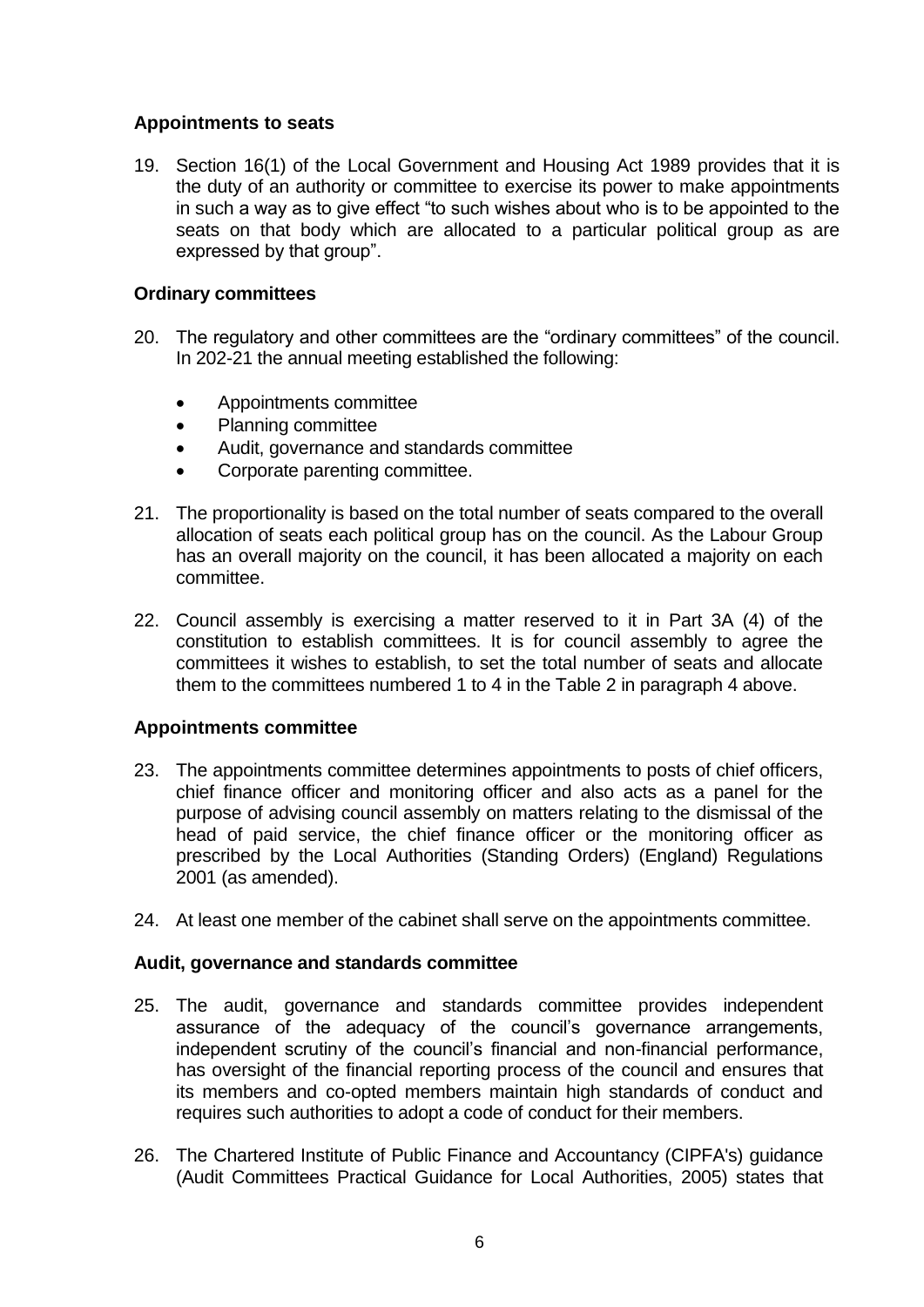although audit committees are not mandatory, "Audit committees are an essential element of good governance". It goes on to say, "Good corporate governance requires independent, effective assurance about the adequacy of financial management and reporting. These functions are best delivered by an audit committee, independent from the executive and scrutiny functions."

- 27. No more than one member of the cabinet may be a member of the audit, governance and standards committee and no cabinet member may chair the committee. The chair may be a deputy cabinet member, as this role does not include the exercise of any delegated powers.
- 28. No more than one member of the overview and scrutiny committee may be a member of the audit, governance and standards committee and no member of the overview and scrutiny committee may chair the committee. In 2020-21, no members of the cabinet sat on the audit, governance and standards committee.

#### **Overview and scrutiny committee**

- 29. The overview and scrutiny committee (OSC) is the coordinating scrutiny body and appoints a number of scrutiny sub committees. It questions cabinet members and can "call-in" decisions taken by the cabinet, individual cabinet members, decisions on executive functions and key decisions taken by chief officers.
- 30. OSC co-ordinates councillor calls for action and scrutiny of health, crime and disorder, considers requests for scrutiny reviews and approves scrutiny work programmes. It receives and comments on reports from scrutiny subcommittees, and reviews overview and scrutiny procedures.
- 31. The committee can also appoint joint committees with other local authorities.
- 32. The overview and scrutiny committee is not an ordinary committee, but it is one to which the proportionality requirements apply. Scrutiny commissions will be established by the overview and scrutiny committee at its first meeting and it will consider the allocation of places on the commissions including members who are not part of any political group.
- 33. Council assembly can agree an allocation that is disproportionate, provided no member votes against this.
- 34. The overview and scrutiny procedure rules provide that the overview and scrutiny committee will consist of the chair, vice chair and the chairs of the scrutiny commissions provided that the proportionality rules are not compromised. Each political group is permitted to nominate members who are not cabinet members should it be necessary to maintain proportionality and/or if there are fewer chairs of scrutiny commissions than places on the overview and scrutiny committee.
- 35. The overview and scrutiny committee and any commission which scrutinises the council's education functions will contain in its membership four voting education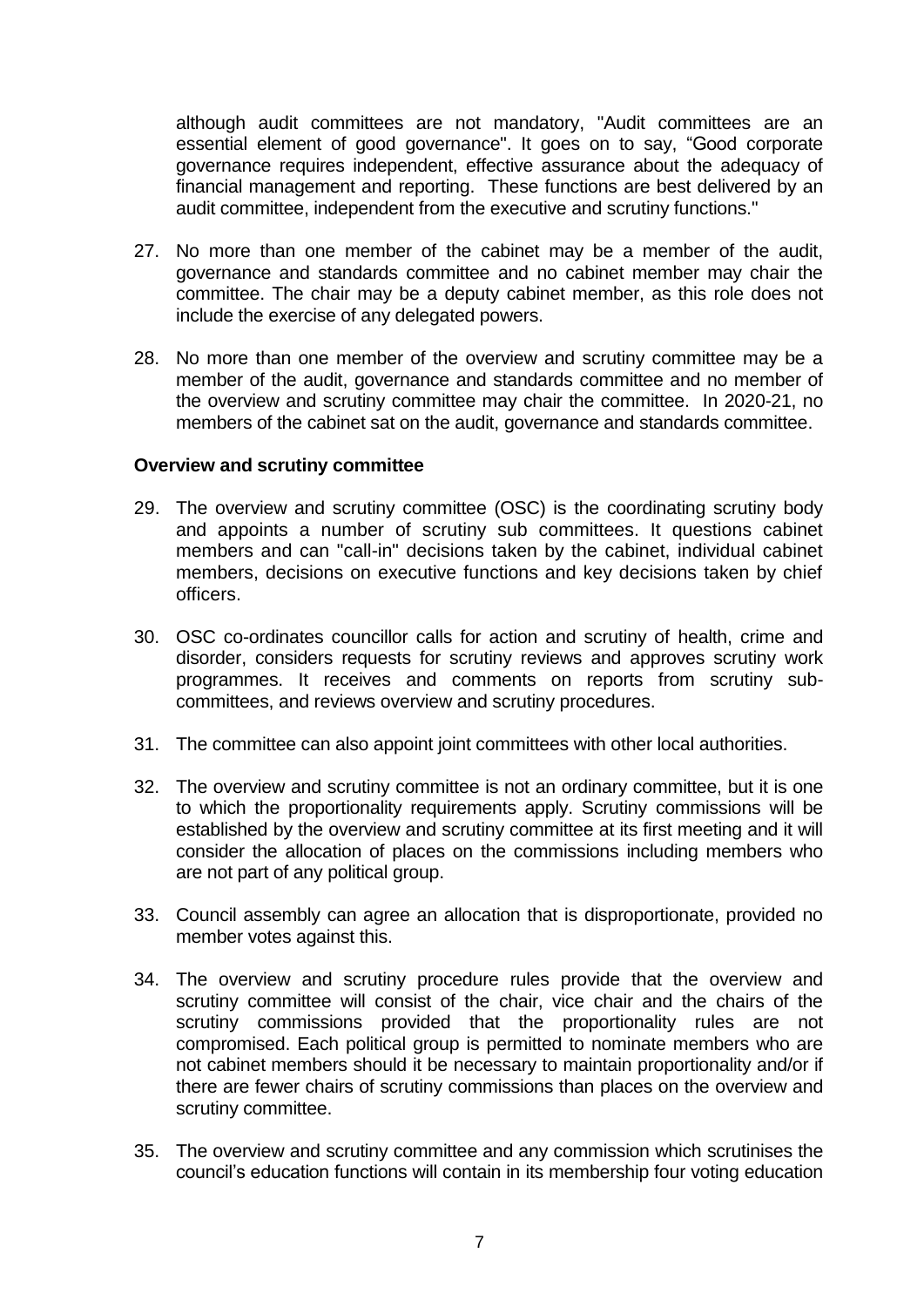representatives in addition to its councillor members, comprising one Church of England, one Roman Catholic Church and two parent governor representatives.

36. No member of the cabinet shall serve on any scrutiny committee.

# **Health and wellbeing board**

- 37. The Health and Social Care Act 2012 enables the local authority to arrange for any of its functions to be exercised by the board should it so wish. The health and wellbeing board was first constituted by council assembly on 27 March 2013. The board will not have the power to perform any of the functions given to the health overview and scrutiny committee, and it will itself be subject to overview and scrutiny as a committee of the council. Members of scrutiny committees who are members of the health and wellbeing board should not be involved in the scrutiny process if the health and wellbeing board undertakes executive functions, which is then subject to scrutiny, as this may create a conflict of interests. The proportionality requirements do not apply to the health and wellbeing board.
- 38. It will be for the leader of the council under the 'strong leader' model to decide whether any executive functions should be delegated to the board. Until such a decision is taken, the board will operate in accordance within the council's existing decision-making framework and normal council budget setting processes.
- 39. The health and wellbeing board must include six statutory members which are:
	- At least one councillor, who will be (or be nominated by) the leader
	- The director of adult social services of the local authority
	- The director of children's services of the local authority
	- The director of public health of the local authority
	- A representative of local healthwatch
	- A representative of the clinical commissioning group.
- 40. The proposed membership of the board is set out below:
	- Leader of the Council
	- Deputy Leader and Cabinet Member for Children, Young People and **Education**
	- Cabinet Member for Health and Wellbeing
	- Opposition Spokesperson for Health (Southwark Councillor)
	- Chief Executive Officer of Southwark Council
	- Strategic Director of Children's and Adults' Services
	- Director of Public Health of Southwark Council
	- NHS South East London Clinical Commissioning Group representatives x2
	- Guy's and St Thomas' NHS Foundation Trust representative
	- Community Southwark representative (Voluntary Sector)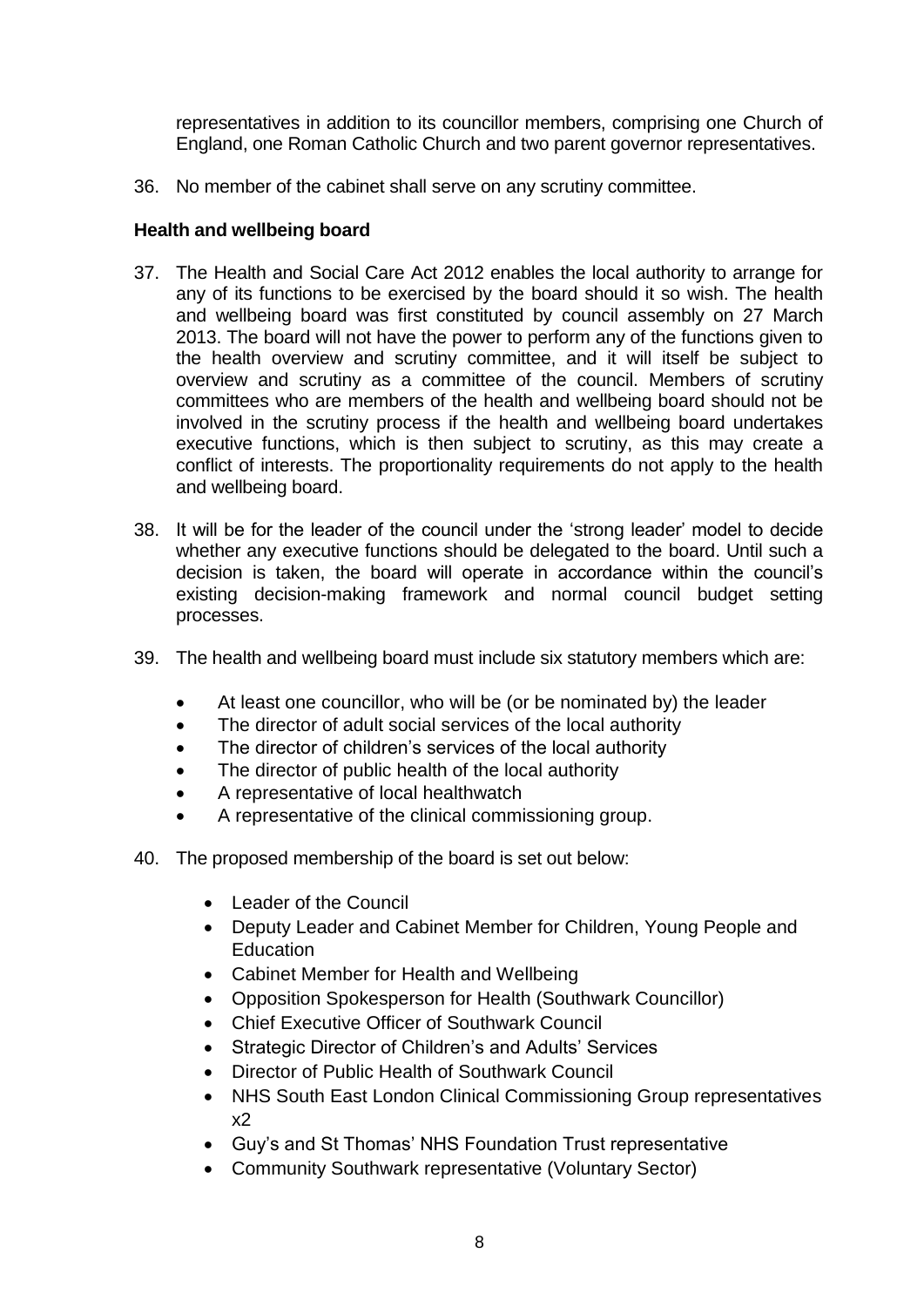- King's College Hospital NHS Foundation Trust (Kings Health Partners) Representative
- Independent Chair of Partnership Southwark (Partnership Southwark representative)
- South London and Maudsley (SLAM) NHS Foundation Trust (King's Health Partners) Representative
- Healthwatch Southwark Representative
- Southwark Headteachers Representative
- Voluntary Sector Representative

Note: The health and wellbeing board membership is reviewed periodically. This is to ensure that the right partners are represented on the board. Any proposed change to the membership will be put forward to the health and wellbeing board for agreement.

41. All members of the health and wellbeing board are subject to Southwark's Code of Conduct for elected members when acting as a member of the board and will be subject to declarations of disclosable pecuniary interests. Consequently, it is recommended that substitutes should not be permitted at meetings of the committee.

### **Multi-ward areas**

42. The boundaries of the multi-ward areas reflect the borough's communities as far as possible.

| <b>Multi-ward area</b> | <b>Electoral wards</b>                                    |
|------------------------|-----------------------------------------------------------|
| North-west             | Borough & Bankside, London Bridge & West Bermondsey,      |
|                        | St George's and Chaucer wards                             |
| North-east             | North Bermondsey, South Bermondsey, Rotherhithe and       |
|                        | <b>Surrey Docks wards</b>                                 |
| West-central           | North Walworth, Newington, Camberwell Green, St Giles     |
|                        | and Faraday wards                                         |
| East-central           | Old Kent Road, Peckham, Rye Lane, Nunhead & Queen's       |
|                        | Road and Peckham Rye wards                                |
| South                  | Champion Hill, Goose Green, Dulwich Hill, Dulwich Village |
|                        | and Dulwich Wood wards                                    |

# **Table 7: Multi-ward areas divided by geographical areas**

# **Licensing committee**

43. Section 6 of the Licensing Act 2003 requires that each licensing authority must establish a licensing committee of at least 10, but no more than 15 members of the authority. The power to establish the committee rests with council assembly. Council agreed in December 2004 that the licensing committee should comprise 15 members in order to achieve maximum flexibility and provide a sufficient pool of members to ensure quorate sub-committees.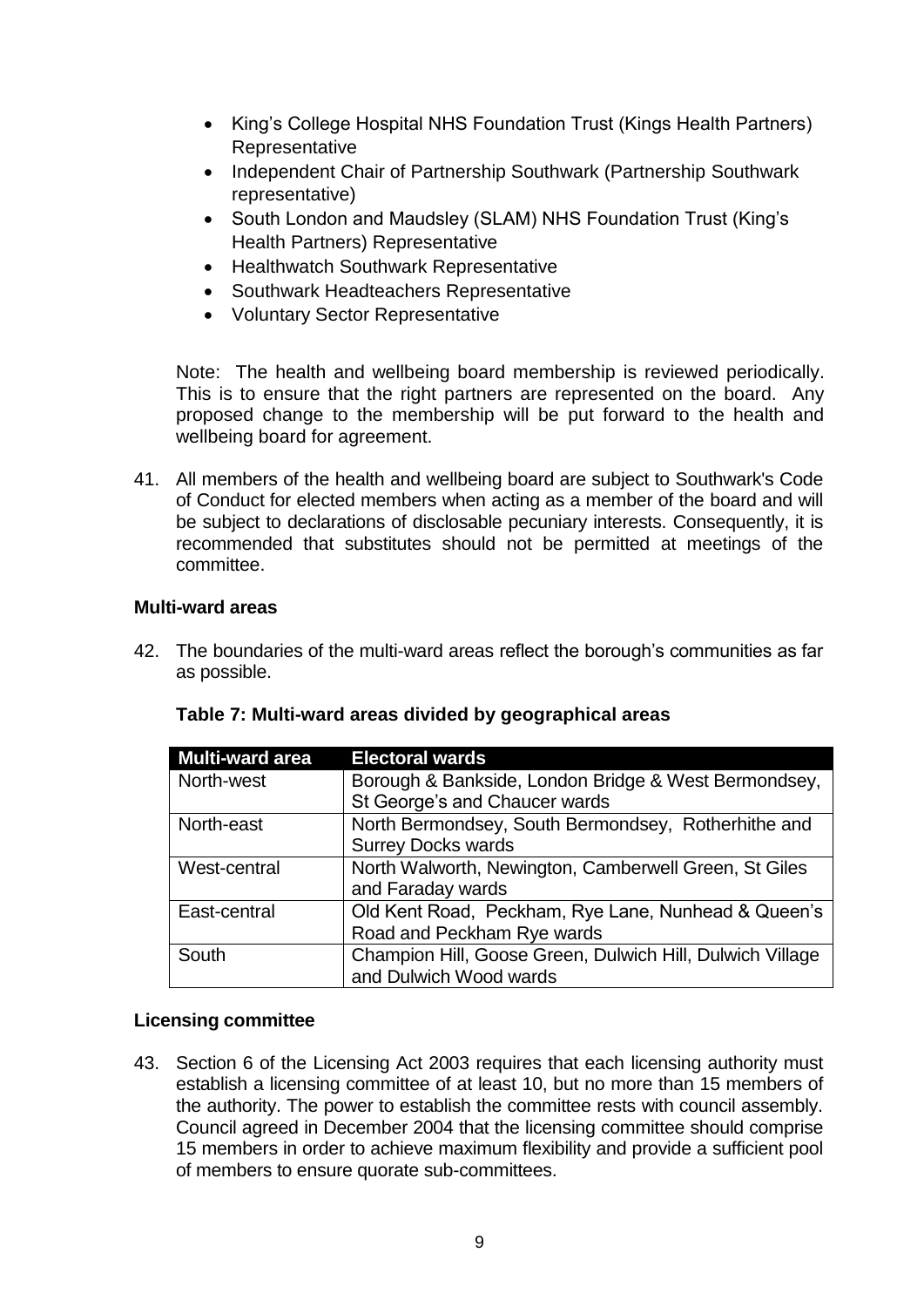- 44. There is no requirement in the Licensing Act 2003 that the licensing committee should be proportionate. Council assembly agreed in December 2004 to establish the current committee on a proportionate basis.
- 45. The Licensing Act 2003 makes no provision to appoint reserve members.
- 46. In accordance with the constitution, a licensing sub-committee with delegated authority will be established to hear licence applications including Licensing Act 2003, Gambling Act 2005, street trading and other licensing responsibilities granted by statute. The sub-committee will include members of the licensing committee with a quorum of three members and a reserve. Sub-committees shall be summoned as required to deal with any business and the membership will be based on the allocation process agreed by the licensing committee on 6 December 2007.

### **Appointment of chairs and vice chairs**

- 47. Chairs and vice chairs may be appointed directly by council assembly or the appointments may be delegated to the first meeting of the relevant committee.
- 48. In the case of the corporate parenting committee, it is proposed that the cabinet member with responsibility for children's services be appointed chair. This is in line with the decision of the annual meeting last year.
- 49. The leader of the council, in accordance with committee procedure rule 8.13, chairs the health and wellbeing board.

#### **Reserve members**

- 50. The council assembly, committee and overview and scrutiny procedure rules make provision for the appointment of reserve members to council committees and to scrutiny committees. There is no provision for reserves on the licensing committee and the health and wellbeing board.
- 51. Each political group can appoint reserve members. The number of reserve members a group can appoint is, with the exception of the overview and scrutiny committee, planning committee and audit, governance and standards committee, one less than the number of places the group holds on the committee or sub-committee. If a political group holds only one place on a committee or sub-committee, that group may appoint one reserve member.
- 52. On the overview and scrutiny committee and the audit, governance and standards committee, the number of reserve members that each political group can nominate is equal to the number of places each group holds on the committee.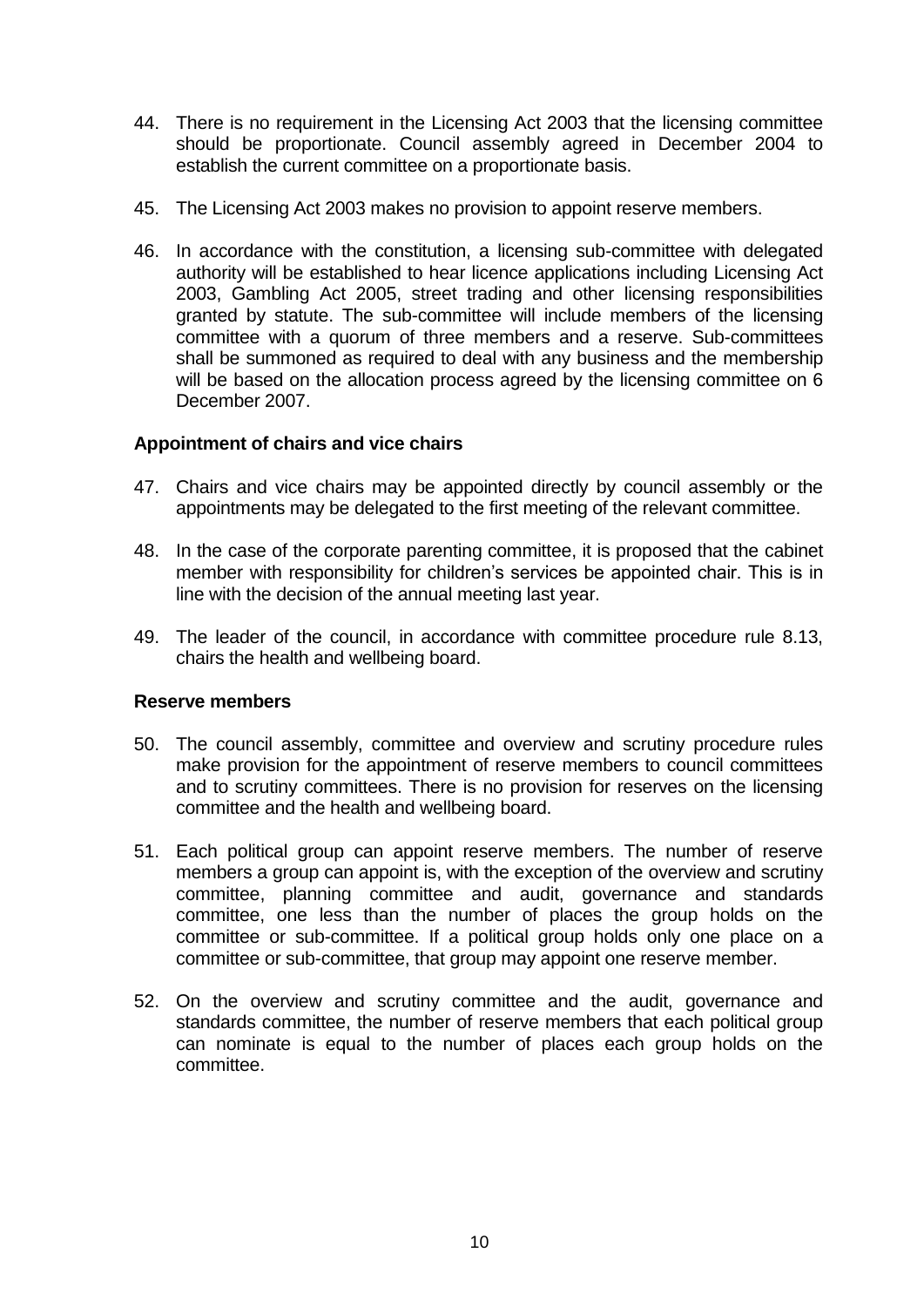# **Establishment of the council's panels**

- 53. Council assembly will consider the establishment and composition of the following council panels. Panels are not required to be proportionate. This is a matter of local choice for the local authority.
	- **Council assembly business panel** The Mayor chairs the panel and consists of two representatives from the majority group (one of whom is the whip) and the whips of the other political groups represented on the council. The panel acts as an advisory panel to the Mayor on council assembly matters, including the setting of themes for debate.
	- **Constitutional steering panel** The panel is responsible for reviewing and recommending amendments to the constitution. It is also responsible for making recommendations to council assembly for the award of the Honorary Freedom of the Borough and Honorary Aldermen and to recommend changes to the members' allowances scheme. In 2021-22, the chief whip of the majority group chaired the panel.

In 2021-22, council assembly established a panel with a membership comprising the group whip and two other members from the majority group and the whips of the other political groups represented on the council. In accordance with current practice, groups can nominate a reserve to attend in the absence of a representative.

- **Pensions advisory panel** The panel has a composition of three members, officers, independent advisors and a trade union representative. The purpose of the panel is to advise the chief finance officer when performing functions relating to the council's pension scheme.
- **Voluntary bodies appointments panel** The panel has a composition of four Labour and one Liberal Democrat member. The panel will be responsible for recommending the appointment of charity trustees to specific Southwark charities.

# **Council assembly dates**

54. A calendar of council assembly meetings for the 2022-23 municipal year was agreed at council assembly on 23 March 2022. This meeting agreed the council assembly dates, in accordance with the relevant statutory provision.

# **Urgency committee**

55. On 26 March 2014, council assembly established the urgency committee, together with planning and licensing (urgency) sub-committees, to function during the interim period between a municipal election and the annual meeting of council assembly. The urgency committees will exercise the non-executive functions of the council, other than those reserved by law to council assembly for decision, in cases where in the opinion of the chief executive it was necessary to act urgently. The urgency committees have normally only met to consider issues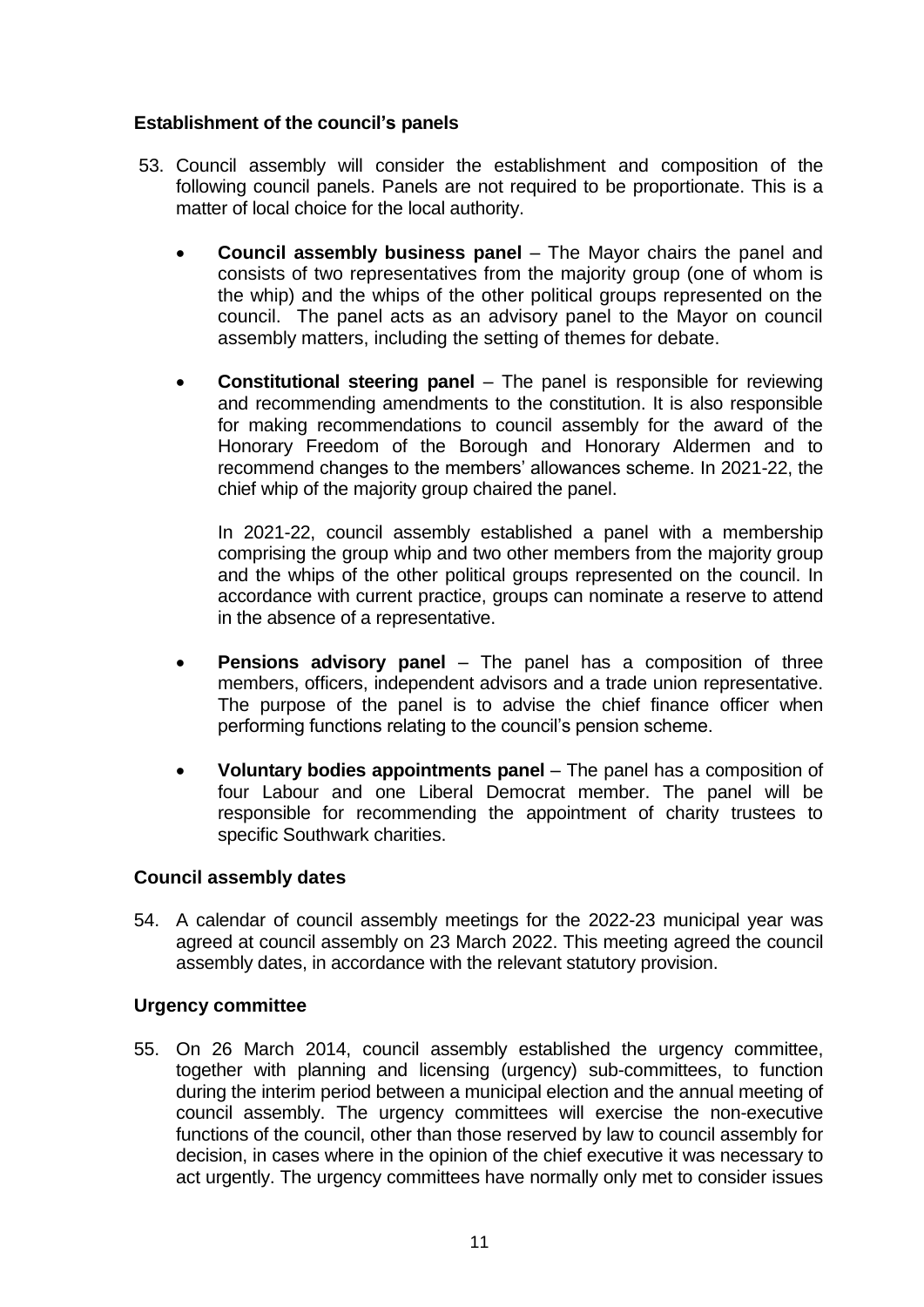that are time sensitive and cannot wait for the annual meeting to establish the decision making arrangements. The leader shall exercise any urgent executive matters.

- 56. Council assembly on 26 March 2014 agreed that the urgency arrangements should be as follows:
	- Urgency committee The urgency committee will deal with non-executive functions only that are not reserved by law to council assembly, and are not planning or licensing applications. The urgency committee not planning or licensing applications. arrangements comprise the leaders of the two largest political groups following the borough-wide elections.
	- Executive arrangements Executive decisions will be exercised by the leader (if personally re-elected or his nominee, a relevant cabinet member). If the leader (or relevant cabinet member) is required to take an executive decision, because the normal scrutiny arrangements would not have been established by the annual meeting, executive decisions would be treated in a similar way to urgent implementation decisions or an urgent decision outside the budget and policy framework. If the leader is not reelected, the urgency committee shall exercise the executive functions.
	- Planning and licensing Separate arrangements exist for a planning (urgency) sub-committee and a licensing (urgency) sub-committee. Each licensing (urgency) sub-committee convened to hear an urgent application would comprise of three licensing members who will be selected using the current procedure from the pool of re-elected councillors who previously served on the licensing committee. The arrangements are set out in more detail in Part 3N of the council's constitution.

# **Appointments to Local Government Association (LGA) General Assembly**

- 57. In 2017, the Local Government Association informed the council that it was now entitled to seven votes and advised that votes can be allocated amongst the representatives as the local authority sees fit. The LGA encourages local authorities with three or four representatives to allocate at least one position and vote to a minority group representative. Council assembly can agree any combination of representatives and votes:
- 58. For 2021-22, council assembly appointed three representatives and allocated seven votes:

| <b>Representative</b>      | No. of votes | Group                   |
|----------------------------|--------------|-------------------------|
| Councillor Kieron Williams |              | Labour                  |
| (Leader)                   |              |                         |
| Councillor Rebecca Lury    |              | Labour                  |
| Councillor Adele Morris    |              | <b>Liberal Democrat</b> |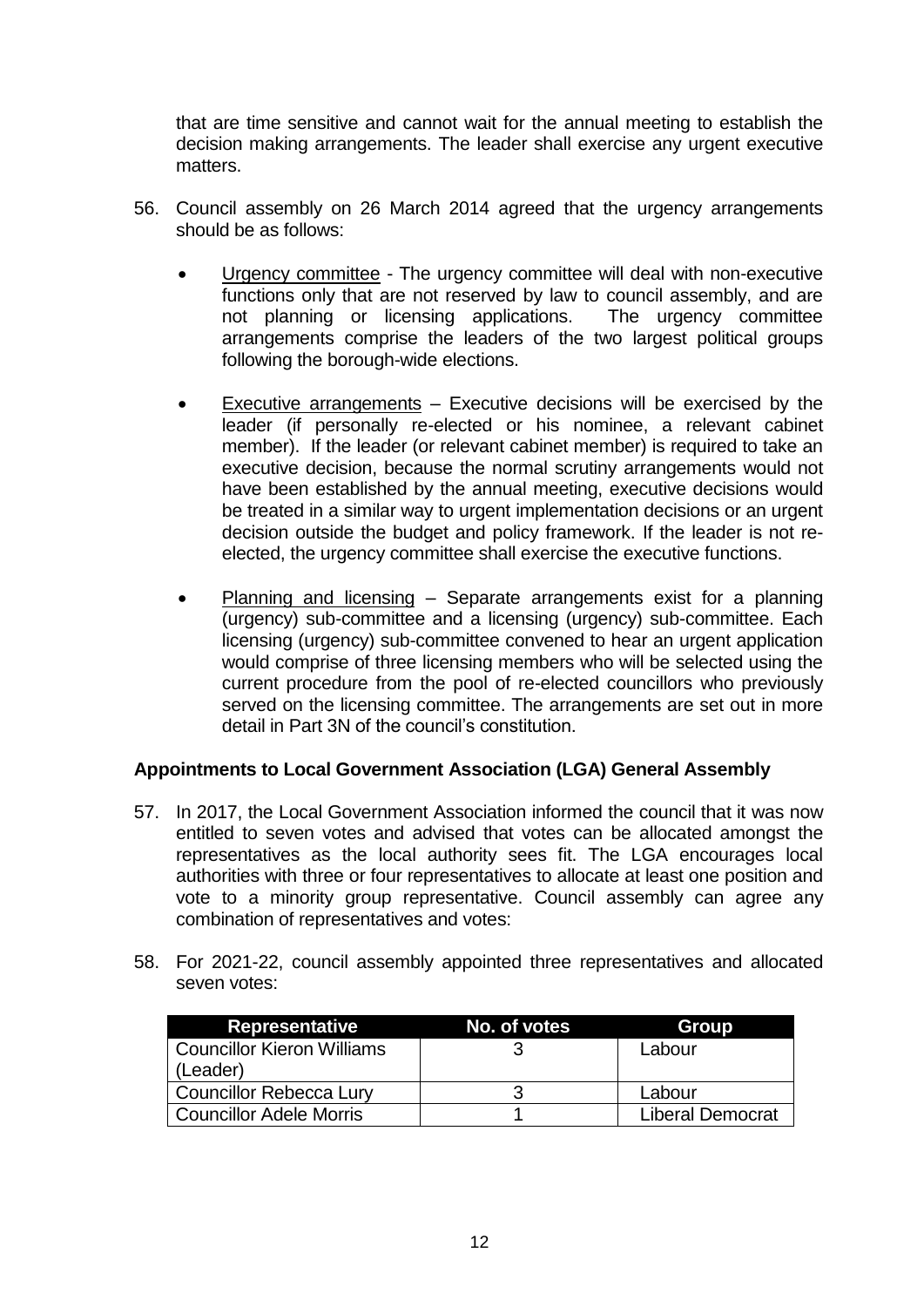# **Establishment of sub-committees and commissions**

59. Sub-committees for planning, overview and scrutiny and audit, governance and standards committees will be established at a special meeting that immediately follows the conclusion of this annual meeting or can be established at the first meeting of the relevant parent committee. The division of seats will be included in the reports to the relevant committees.

The below tables are based on the sub-committees and commissions as agreed by the parent committees in May 2021. The allocations prior to the borough wide elections on 5 May 2022 are shown in brackets.

| <b>Sub-Committee</b>          | Total | Lab  | Lib Dem |
|-------------------------------|-------|------|---------|
| <b>Planning Sub-Committee</b> | 7(7)  | 5(5) | 2(2)    |
|                               |       |      |         |
| <b>Planning Sub-Committee</b> | 7(7)  | 5(5) | 2(2)    |
|                               |       |      |         |
| Total                         |       | (10) |         |

| <b>Scrutiny Commissions</b>  | Total    | Lab      | Lib Dem |
|------------------------------|----------|----------|---------|
| <b>Scrutiny Commission 1</b> | (7)      | 5(5)     | 2(2)    |
| (Education and Local         |          |          |         |
| <b>Economy Scrutiny</b>      |          |          |         |
| Commission)                  |          |          |         |
| <b>Scrutiny Commission 2</b> | (7)      | 5(5)     | 2(2)    |
| (Housing and Community       |          |          |         |
| <b>Engagement Scrutiny</b>   |          |          |         |
| Commission)                  |          |          |         |
| <b>Scrutiny Commission 3</b> | 7 (7)    | 5(5)     | 2(2)    |
| (Environment Scrutiny        |          |          |         |
| Commission)                  |          |          |         |
| <b>Scrutiny Commission 4</b> | (7)      | 5(5)     | 2(2)    |
| (Health and Social Care      |          |          |         |
| <b>Scrutiny Commission)</b>  |          |          |         |
| Total                        | 28<br>28 | 20<br>20 | (8)     |

# **BACKGROUND DOCUMENTS**

| <b>Background Papers</b>                                                                                          | <b>Held At</b>                                                                    | <b>Contact</b>                           |
|-------------------------------------------------------------------------------------------------------------------|-----------------------------------------------------------------------------------|------------------------------------------|
| Appointment of Leader and Executive<br><b>Functions 2018 Report - Council Assembly</b><br>24 2021                 | Southwark Council<br>Constitutional team<br>160 Tooley Street,<br>London, SE1 2QH | Constitutional.team<br>@southwark.gov.uk |
| Establishment of committees and other<br>constitutional issues 2021-2022 Report -<br>Council Assembly 24 May 2021 |                                                                                   |                                          |
| Agenda and minutes for the following<br>meetings:                                                                 |                                                                                   |                                          |